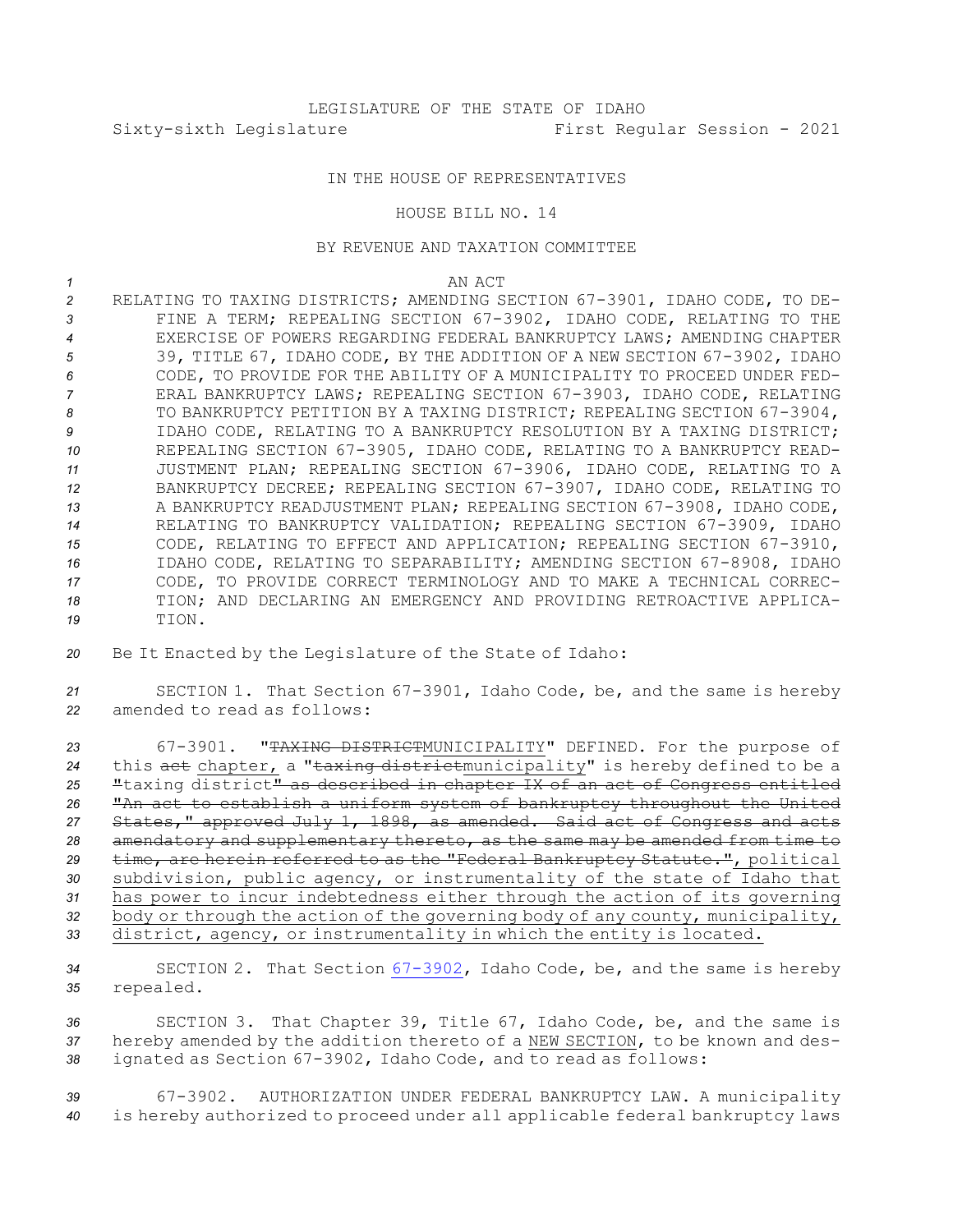enacted by the congress of the United States for the benefit and relief of mu- nicipalities. The officials and governing body of <sup>a</sup> municipality are autho- rized, at their discretion, to adopt all proceedings and to take any and all acts necessary or convenient to fully avail the municipality of the federal bankruptcy laws. SECTION 4. That Section [67-3903](https://legislature.idaho.gov/statutesrules/idstat/Title67/T67CH39/SECT67-3903), Idaho Code, be, and the same is hereby repealed. SECTION 5. That Section [67-3904](https://legislature.idaho.gov/statutesrules/idstat/Title67/T67CH39/SECT67-3904), Idaho Code, be, and the same is hereby repealed.

*<sup>10</sup>* SECTION 6. That Section [67-3905](https://legislature.idaho.gov/statutesrules/idstat/Title67/T67CH39/SECT67-3905), Idaho Code, be, and the same is hereby *<sup>11</sup>* repealed.

*<sup>12</sup>* SECTION 7. That Section [67-3906](https://legislature.idaho.gov/statutesrules/idstat/Title67/T67CH39/SECT67-3906), Idaho Code, be, and the same is hereby *<sup>13</sup>* repealed.

*<sup>14</sup>* SECTION 8. That Section [67-3907](https://legislature.idaho.gov/statutesrules/idstat/Title67/T67CH39/SECT67-3907), Idaho Code, be, and the same is hereby *<sup>15</sup>* repealed.

*<sup>16</sup>* SECTION 9. That Section [67-3908](https://legislature.idaho.gov/statutesrules/idstat/Title67/T67CH39/SECT67-3908), Idaho Code, be, and the same is hereby *<sup>17</sup>* repealed.

*<sup>18</sup>* SECTION 10. That Section [67-3909](https://legislature.idaho.gov/statutesrules/idstat/Title67/T67CH39/SECT67-3909), Idaho Code, be, and the same is hereby *<sup>19</sup>* repealed.

*<sup>20</sup>* SECTION 11. That Section [67-3910](https://legislature.idaho.gov/statutesrules/idstat/Title67/T67CH39/SECT67-3910), Idaho Code, be, and the same is hereby *<sup>21</sup>* repealed.

*<sup>22</sup>* SECTION 12. That Section 67-8908, Idaho Code, be, and the same is hereby *23* amended to read as follows:

 67-8908. POWERS. (1) The authority shall have the following powers, which are hereby declared to be necessary to enable the authority to carry out and effectuate the purposes and provisions of this chapter, together with all powers incidental thereto or necessary for the performance thereof:

*<sup>28</sup>* (a) To have perpetual succession as <sup>a</sup> body politic and corporate;

*<sup>29</sup>* (b) To adopt bylaws for the regulation of its affairs and the conduct of *30* its business;

*<sup>31</sup>* (c) To sue and be sued and to prosecute and defend, at law or in equity, *<sup>32</sup>* in any court having jurisdiction of the subject matter and of the par-*33* ties;

*<sup>34</sup>* (d) To have and to use <sup>a</sup> corporate seal and to alter the same at plea-*35* sure;

*<sup>36</sup>* (e) To maintain an office at such place or places as it may designate;

*<sup>37</sup>* (f) To make and execute contracts and all other instruments necessary *<sup>38</sup>* or convenient for the exercise of its powers and functions under this *<sup>39</sup>* chapter;

*<sup>40</sup>* (g) To acquire, whether by purchase, gift, grant, bequest, devise, ex-*<sup>41</sup>* change, eminent domain or otherwise, own, hold, improve, lease, trans-*<sup>42</sup>* fer, assign, pledge and dispose of, any real or personal property or any

2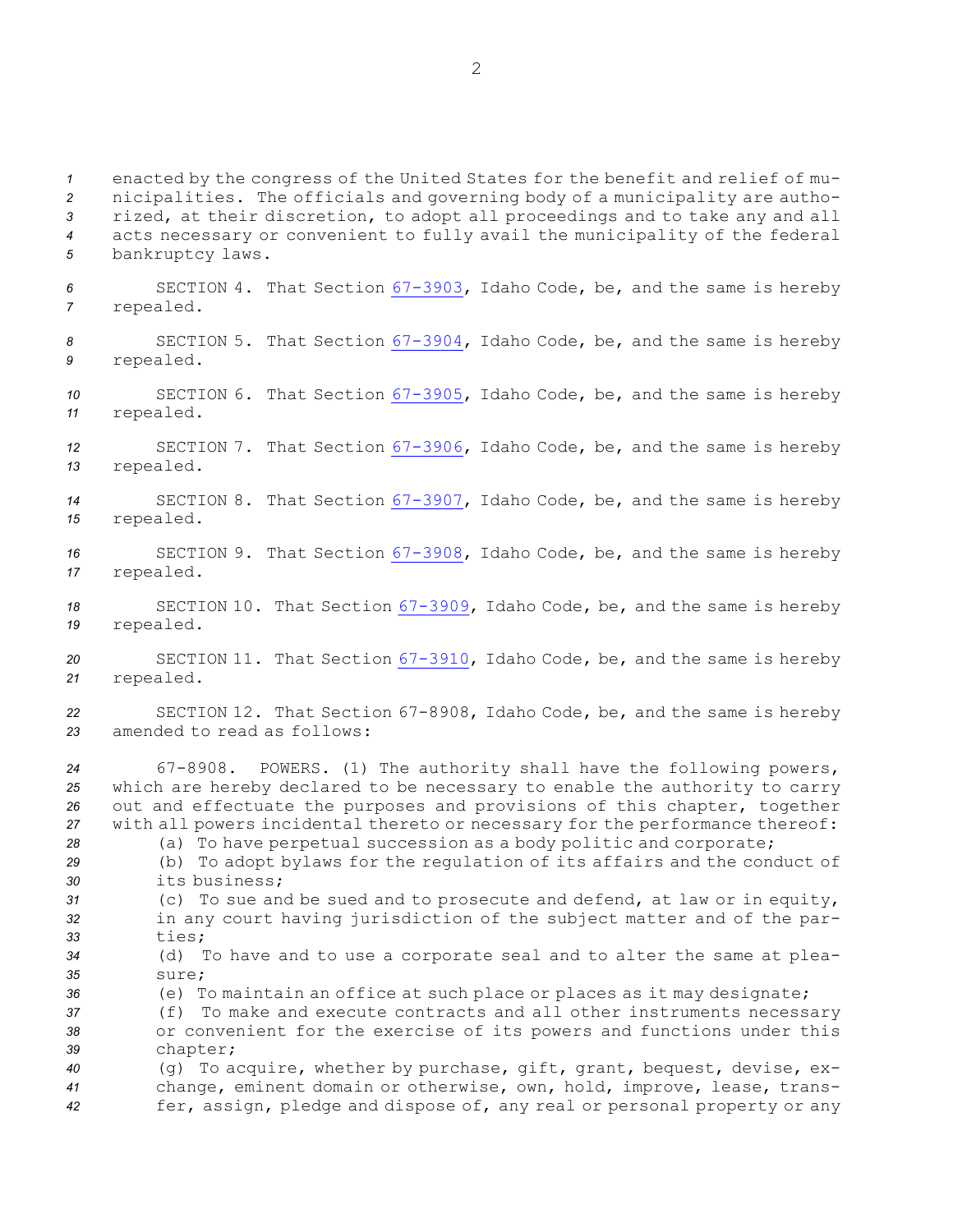interest therein necessary or convenient in connection with any facil- ity or its purposes under this chapter; provided however, that the power of eminent domain is limited to only those purposes and participating utilities as authorized by section 7-701, Idaho Code;

 (h) To acquire, construct, reconstruct, renovate, improve, replace, maintain, repair, manage, operate, lease as lessee or lessor, and reg- ulate any facility; to enter into contracts for any and all of such pur- poses and for the acquisition and management of fuel supplies, provided such is reasonably necessary for the operation and maintenance of any facility; to enter into contracts and agreements to manage risks asso- ciated with the purchase and sale of energy and energy commodities, pro- vided such is reasonably necessary for the operation and maintenance of any facility; and shall designate one (1) or more qualified participat- ing utilities as agent or agents of the authority, as agreed to among the **participating utilities, with respect to the foregoing;** 

 (i) To sell, lease or otherwise provide by contract to one (1) or more **participating utilities the services, output or product provided by any**  or all of the facilities undertaken by the authority upon such terms and conditions as the authority and the participating utilities shall deem proper, and to establish, charge, collect and revise from time to time such rents, fees and charges for such services, output or product as provided for in this chapter;

 (j) To borrow money and to issue bonds for any of the purposes described in this chapter, to issue refunding bonds and to enter into contracts and agreements determined by the authority to be necessary or desirable to manage its debt service and interest costs;

 (k) To establish rules and regulations for the use of facilities and to designate <sup>a</sup> participating utility as its agent, to establish rules and regulations for the use of the facilities undertaken or operated by such participating utility;

 (l) To employ or contract for consulting engineers, architects, at- torneys, accountants, construction and financial experts, superinten- dents, managers, and such other employees and agents as may be necessary in its judgment and to fix their compensation;

 (m) To enter into contracts, agreements or other transactions with and accept grants and the cooperation of the United States or any agency thereof or any state or any agency or governmental subdivision thereof, in furtherance of the purposes of this chapter including, but not lim- ited to, the development, maintenance, operation, and financing of any facility and to do any and all things necessary in order to avail itself of such aid and cooperation;

 (n) To receive and accept aid or contributions from any source of money, property, labor, or other things of value, to be held, used, and ap- plied to carry out the purposes of this chapter subject to such condi- tions upon which such grants and contributions may be made, including, but not limited to, gifts or grants from any department or agency of the United States or any state for any purpose consistent with this chapter; (o) To assign and pledge all or any part of its revenues and income and to mortgage or otherwise encumber any or all of its facilities and the site or sites thereof, whether then owned or thereafter acquired, for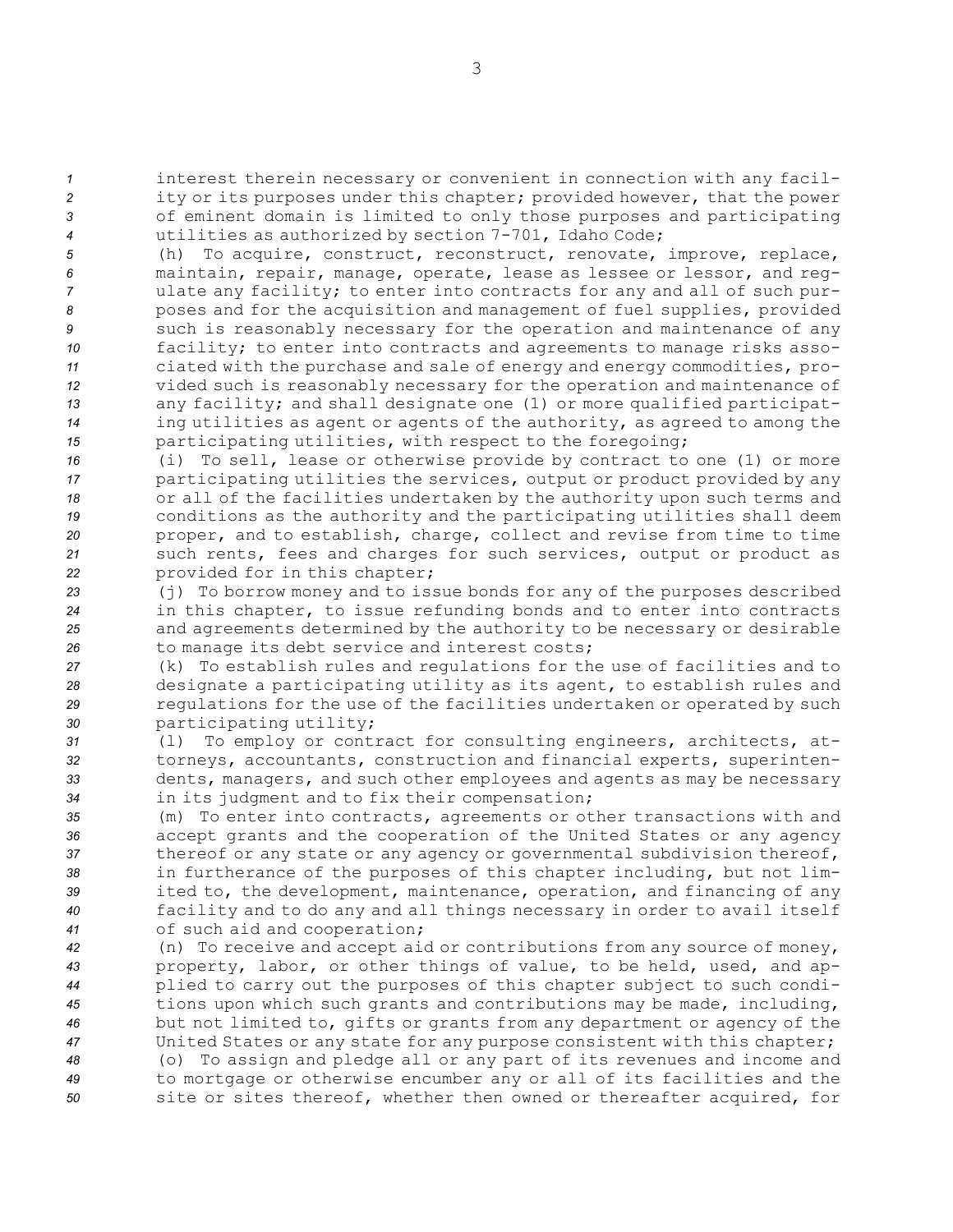*<sup>1</sup>* the benefit and security of the holders of bonds issued to finance such *<sup>2</sup>* facilities or any portion thereof;

*<sup>3</sup>* (p) To make loans to any participating utility to finance the cost of *<sup>4</sup>* any facilities in accordance with an agreement between the authority 5 and such participating utility;

 (q) To make secured or unsecured loans to <sup>a</sup> participating utility to refinance obligations and indebtedness incurred for facilities under- taken and completed prior to or after the enactment of this chapter when the authority finds that such financing is in the public interest and either alleviates the financial hardship upon the participating util- ity or is in connection with other financing by the authority for such participating utility or may be expected to result in <sup>a</sup> cost-effective delivery of electricity to the consumers served by the participating utility, or any combination thereof;

 (r) To charge to and equitably apportion its administrative costs and expenses incurred in the exercise of the powers and duties conferred by this chapter among the participating utilities that have entered into 18 contracts with the authority;

 (s) To procure insurance against any loss in connection with its prop- erty and other assets in such amounts and from such insurers as it deems desirable and to self-insure against such risks as it shall deem to be reasonable;

*<sup>23</sup>* (t) To invest any funds not needed for immediate use or disbursement, *<sup>24</sup>* including any funds held in reserve, in:

- *<sup>25</sup>* (i) Bonds, notes and other obligations of the United States or any *<sup>26</sup>* agency or instrumentality thereof and other securities secured by *<sup>27</sup>* such bonds, notes or other obligations;
- *<sup>28</sup>* (ii) Money market funds which are insured or the assets of which *<sup>29</sup>* are limited to obligations of the United States or any agency or *<sup>30</sup>* instrumentality thereof;
- *<sup>31</sup>* (iii) Time certificates of deposit and savings accounts;
- *<sup>32</sup>* (iv) Commercial paper which, at the time of its purchase, is rated 33 **in the highest category by a nationally recognized rating service;** *<sup>34</sup>* (v) Property or securities in which the state treasurer may in-*<sup>35</sup>* vest funds in the state treasury pursuant to section 67-1210, *36* Idaho Code; and
- *<sup>37</sup>* (vi) With respect to any funds representing bond proceeds or *<sup>38</sup>* amounts pledged to the payment of bonds, such other investments as *<sup>39</sup>* may be specified in <sup>a</sup> bond resolution or trust indenture securing *<sup>40</sup>* bonds of the authority;
- *<sup>41</sup>* (u) To participate in cooperative ventures with any agencies or organi-*<sup>42</sup>* zations in order to provide affordable and reliable energy to the resi-*43* dents of the state;
- *<sup>44</sup>* (v) To undertake and finance renewable energy generation projects de-*<sup>45</sup>* veloped by an independent power producer;
- *<sup>46</sup>* (w) To finance or refinance the cost of conservation measures as pro-*<sup>47</sup>* vided in section 67-8926, Idaho Code; and
- *<sup>48</sup>* (x) To do all things necessary and convenient to carry out the purposes *<sup>49</sup>* of this chapter.